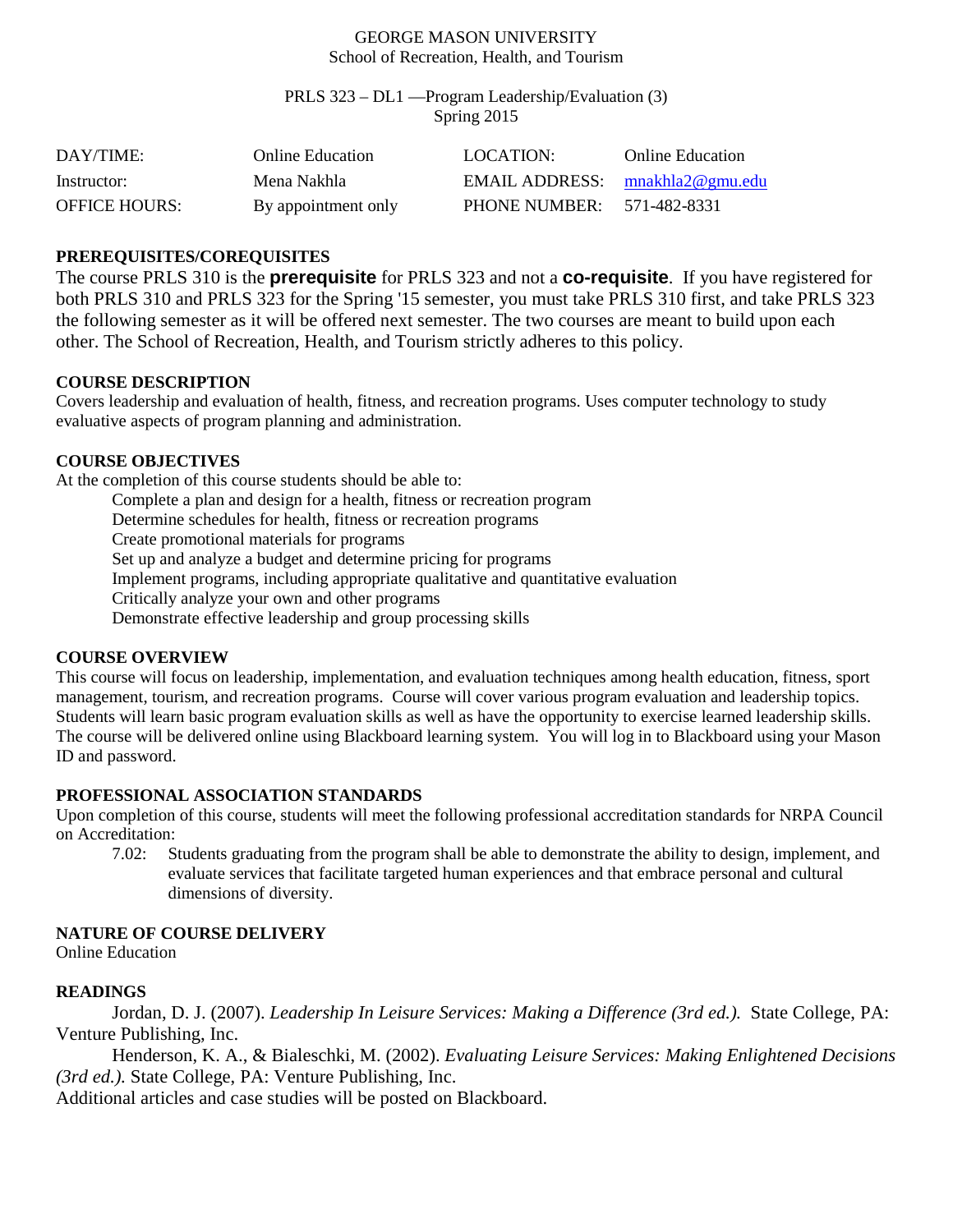# **EXPECTATIONS**

- Students are held to the standards of the George Mason University Honor Code.
- Online courses do not have a fixed meeting day, as a result our week will start on Monday and finish on the following Sunday at 11:59 p.m. Assignments must be submitted by due date. Assignments have been scheduled in advance to provide you with sufficient time to plan and complete the assignment. Only students with extreme emergencies, a documented medical excuse or university sponsored functions discussed with the professor prior to the due date will be given consideration for exception.
- Students must actively check Blackboard and their GMU email for communications. I will only send emails to GMU accounts. Students are responsible for making sure their inbox has enough storage to receive and send emails.
- Students are expected to engage in all course activities throughout the semester including viewing all course materials and participating in discussion forums throughout the semester. Students earn participation points by responding to questions in discussion forums.
- Students should plan for some technical difficulty at some point in the semester and should plan accordingly.
- If you would like to schedule a one-on-one meeting to discuss course requirements, content or other course related issues, I can schedule appointments on campus or via Skype/Google Hangout.

### **This course will be graded on a point system, with a total of 100 possible points**

| Requirements              |      |             |               |                   |   |             | Points |
|---------------------------|------|-------------|---------------|-------------------|---|-------------|--------|
| Midterm exam              |      |             |               |                   |   |             | 25     |
| Final exam                |      |             |               |                   |   |             | 25     |
| Evaluation questionnaire  |      |             |               |                   |   |             | 5      |
| <b>Evaluation</b> project |      |             |               |                   |   |             | 10     |
| Leadership project        |      |             |               |                   |   |             | 15     |
| Leadership video          |      |             |               |                   |   |             | 5      |
| Participation             |      |             |               |                   |   |             | 10     |
| End of semester video     |      |             |               |                   |   |             | 5      |
| <b>TOTAL</b>              |      |             |               |                   |   |             | 100    |
| <b>Grading Scale</b>      |      |             |               |                   |   |             |        |
| $A = 94 - 100$            | $B+$ | $= 88 - 89$ |               | $C_{+}$ = 78 - 79 | D | $= 60 - 69$ |        |
| $A = 90 - 93$             | B.   | $= 84 - 87$ | $\mathcal{C}$ | $= 74 - 77$       | F | $= 0 - 59$  |        |
|                           | $B-$ | $= 80 - 83$ |               | $C_{-}$ = 70 – 73 |   |             |        |

#### TENTATIVE COURSE SCHEDULE

| <b>DATE</b> | <b>TOPIC</b>                                                | <b>READINGS/ASSIGNMENT DUE</b>                                           |
|-------------|-------------------------------------------------------------|--------------------------------------------------------------------------|
| Week 1      | Introduction to Evaluation                                  | EVAL 1.1, 1.2                                                            |
| Week 2      | Introduction to Foundations for Evaluation                  | EVAL 1.3, 1.4, 1.5, 1.6                                                  |
| Week 3      | Evaluation: Why, How and When?<br>Models                    | EVAL 1.7, 1.8, 1.9, 1.10                                                 |
| Week 4      | Developing a plan<br>Quantitative vs. Qualitative data      | EVAL 2.1, 2.4, 2.5, 2.6, 2.7, 2.8<br><b>Evaluation Questionnaire Due</b> |
| Week 5      | Surveys                                                     | EVAL 2.9, 2.10, 2.11, 2.12, 2.16                                         |
| Week 6      | <b>Observations</b><br><b>Experiments and Data Analysis</b> | EVAL 3.2, 3.7<br>EVAL 4.1, 4.2, 4.3, 4.4, 4.5, 4.6                       |
| Week 7      | <b>SPRING BREAK</b>                                         |                                                                          |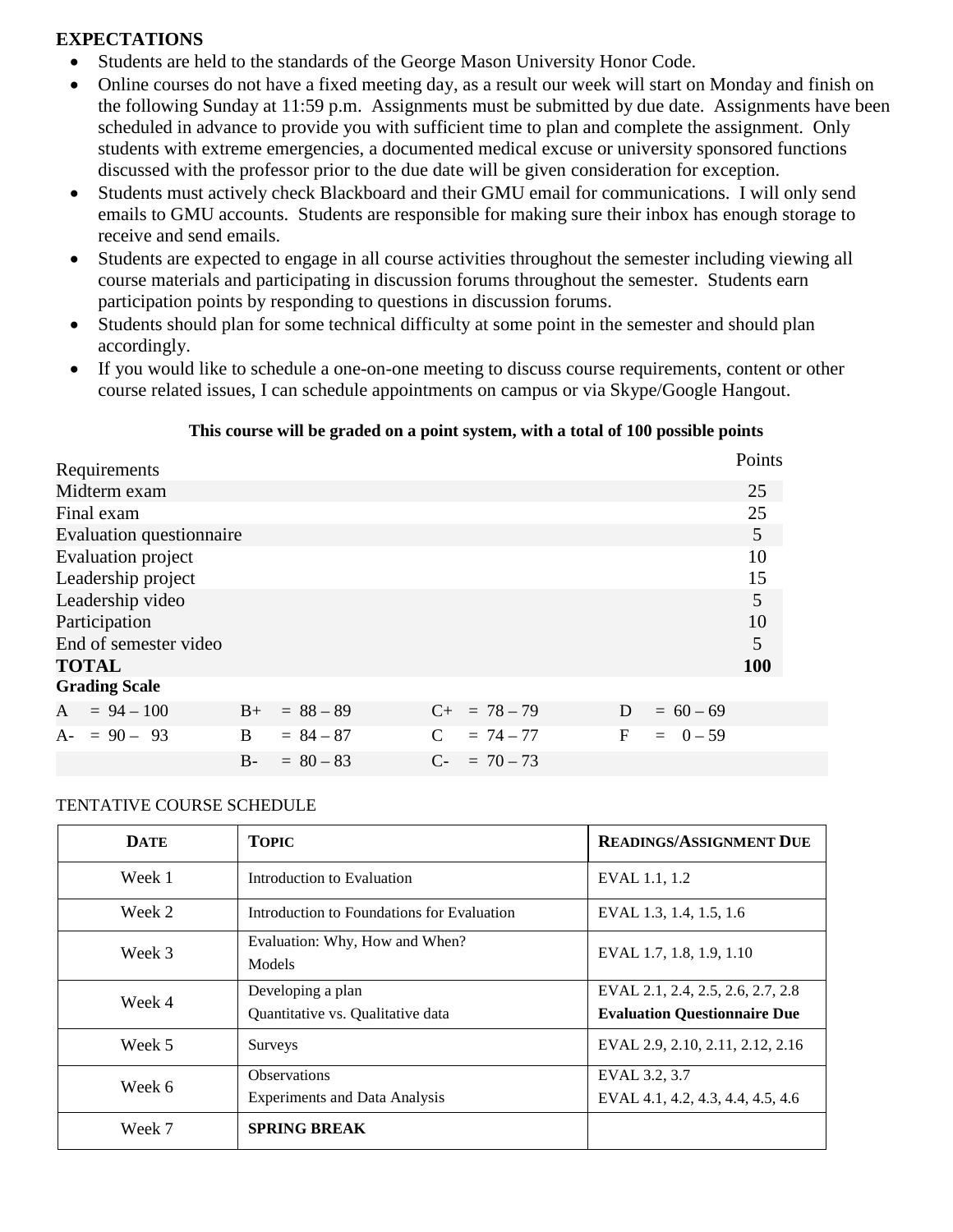| <b>DATE</b> | <b>TOPIC</b>                                                                                            | <b>READINGS/ASSIGNMENT DUE</b>                                                                             |
|-------------|---------------------------------------------------------------------------------------------------------|------------------------------------------------------------------------------------------------------------|
| Week 8      | <b>Midterm Exam</b>                                                                                     |                                                                                                            |
| Week 9      | <b>Understanding Leadership</b><br>Leadership Theories & Styles                                         | LLS CH <sub>1</sub><br>LLSH2                                                                               |
| Week 10     | Leadership and Human Development<br>Group Dynamics                                                      | LLS CH <sub>3</sub><br>LLS CH <sub>4</sub>                                                                 |
| Week 11     | Communication Skills for Leaders<br>Nonverbal Communication                                             | LLS CH <sub>5</sub><br>LLS CH <sub>6</sub><br><b>Leadership Project Due</b><br><b>Leadership Video Due</b> |
| Week 12     | <b>Managing Difficulties</b><br>Managing and Motivating Participant Behaviors                           | LLS CH <sub>7</sub><br>LLS CH <sub>8</sub>                                                                 |
| Week 13     | Diversity and Leisure Services Leadership<br>Values and Ethics in Leisure Services<br>Direct Leadership | LLS CH <sub>9</sub><br>LLS CH 10<br>LLS CH <sub>12</sub><br><b>Evaluation Project Due</b>                  |
| Week 14     | <b>REVIEW AND REFLECTION</b>                                                                            | End of semester video due                                                                                  |
|             | <b>FINAL EXAM</b>                                                                                       |                                                                                                            |

*Note: Faculty reserves the right to alter the schedule as necessary.*

## **REQUIREMENTS**

## **Evaluation Questionnaire Assignment (5 points)**

Each student is expected to develop a 4-5 evaluation questions for the program or activity they choose to lead. In your evaluation, you must ask at least 3 questions collecting quantitative data and at least 1 question collecting qualitative data. Evaluations must be completed by program participants during your leadership project; data collected from survey will be used for the Evaluation Project. Students can utilize online evaluation tools to collect participants' responses instead of using a pen/paper questionnaire.

# **Leadership Project (15 points)**

Each student must select a project demonstrating leading a program or activity. Activity or programs chosen for completing the leadership project must be approved by the instructor. Completion of the program or activity must be verified by the office where the service was provided. Your supervisor at the site must verify your leadership, evaluation and the number of hours completed by sending an email to [mnakhla2@gmu.edu](mailto:khaldem1@gmu.edu) stating the type of service performed and the number of hours served. You must record your experience in a leadership report. The report should be 3 pages, typed, double-spaced, using a Times New Roman 12 font. The paper should include the following:

- Name and location of the program or event
- Description of the program or event you lead
- Target audience of the program or event
- Your evaluation of the program or event (include what was successful and your suggestions for improvement)

IMPORTANT – This is NOT a volunteer assignment. Students must demonstrate leading, implementing and evaluating a program or activity.

# **Leadership Video (5 points)**

During your leadership project, students will record part of the program/activity. Please make sure participants being recorded are aware of videotaping. A consent form will be posted on Blackboard, make sure participants sign the consent form before videotaping them. The video should be 5 minutes or less and showcase your program/activity.